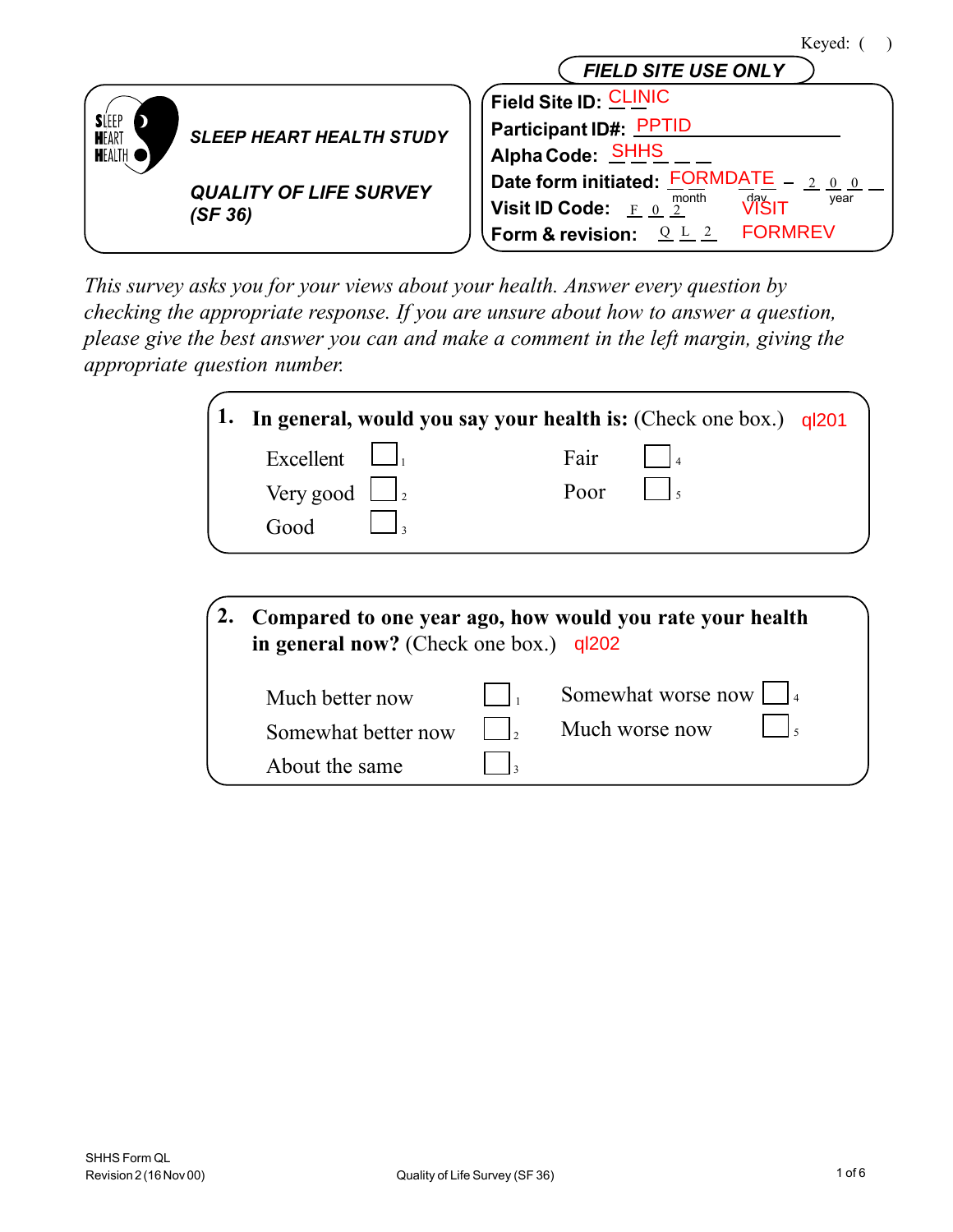|          |             | 3. The following questions are about activities you might do during a<br>typical day. Does your health now limit you in these activities? If so,<br><b>how much?</b> (Check one box for each question.)       |                          |                                    |                                     |
|----------|-------------|---------------------------------------------------------------------------------------------------------------------------------------------------------------------------------------------------------------|--------------------------|------------------------------------|-------------------------------------|
|          |             |                                                                                                                                                                                                               | Yes,<br>limited<br>a lot | Yes,<br><b>limited</b><br>a little | No, not<br><b>limited</b><br>at all |
| $q$ 203a | a.          | Vigorous activities, such as running,<br>lifting heavy objects, participating in<br>strenuous sports.                                                                                                         |                          |                                    |                                     |
| ql203b   |             | b. Moderate activities, such as moving a<br>table, pushing a vacuum cleaner,<br>bowling, or playing golf.                                                                                                     |                          | $\overline{\mathcal{L}}$           |                                     |
| ql203c   |             | c. Lifting or carrying groceries.                                                                                                                                                                             |                          |                                    |                                     |
| ql203d   |             | d. Climbing several flights of stairs.                                                                                                                                                                        |                          |                                    |                                     |
| ql203e   | e.          | Climbing one flight of stairs.                                                                                                                                                                                |                          |                                    |                                     |
| ql203f   | f.          | Bending, kneeling, or stooping.                                                                                                                                                                               |                          |                                    |                                     |
| ql203g   | g.          | Walking more than a mile.                                                                                                                                                                                     |                          |                                    |                                     |
| ql203h   | h.          | Walking several blocks.                                                                                                                                                                                       |                          |                                    |                                     |
| ql203i   | $\dot{1}$ . | Walking one block.                                                                                                                                                                                            |                          |                                    |                                     |
| ql203j   | j.          | Bathing and dressing yourself.                                                                                                                                                                                |                          | $\overline{\mathcal{L}}$           | $\Omega$                            |
|          | question.)  | 4. During the past four weeks, have you had any of the following<br>problems with your work or other regular daily activities as a result<br>of your PHYSICAL HEALTH? (Please check either Yes or No for each |                          | <b>Yes</b>                         | <b>No</b>                           |
| ql204a   |             | a. Cut down on the amount of time you<br>spent on work or other activities.                                                                                                                                   |                          |                                    |                                     |
| ql204b   |             | b. Accomplished less than you would like.                                                                                                                                                                     |                          |                                    |                                     |
| ql204c   |             | c. Were limited in the kind of work or<br>other activities you were able to do.                                                                                                                               |                          | $\mathbf{1}$                       | $\overline{0}$                      |
| ql204d   |             | d. Had difficulty performing the work or<br>other activities. (For example, it took<br>extra effort).                                                                                                         |                          |                                    |                                     |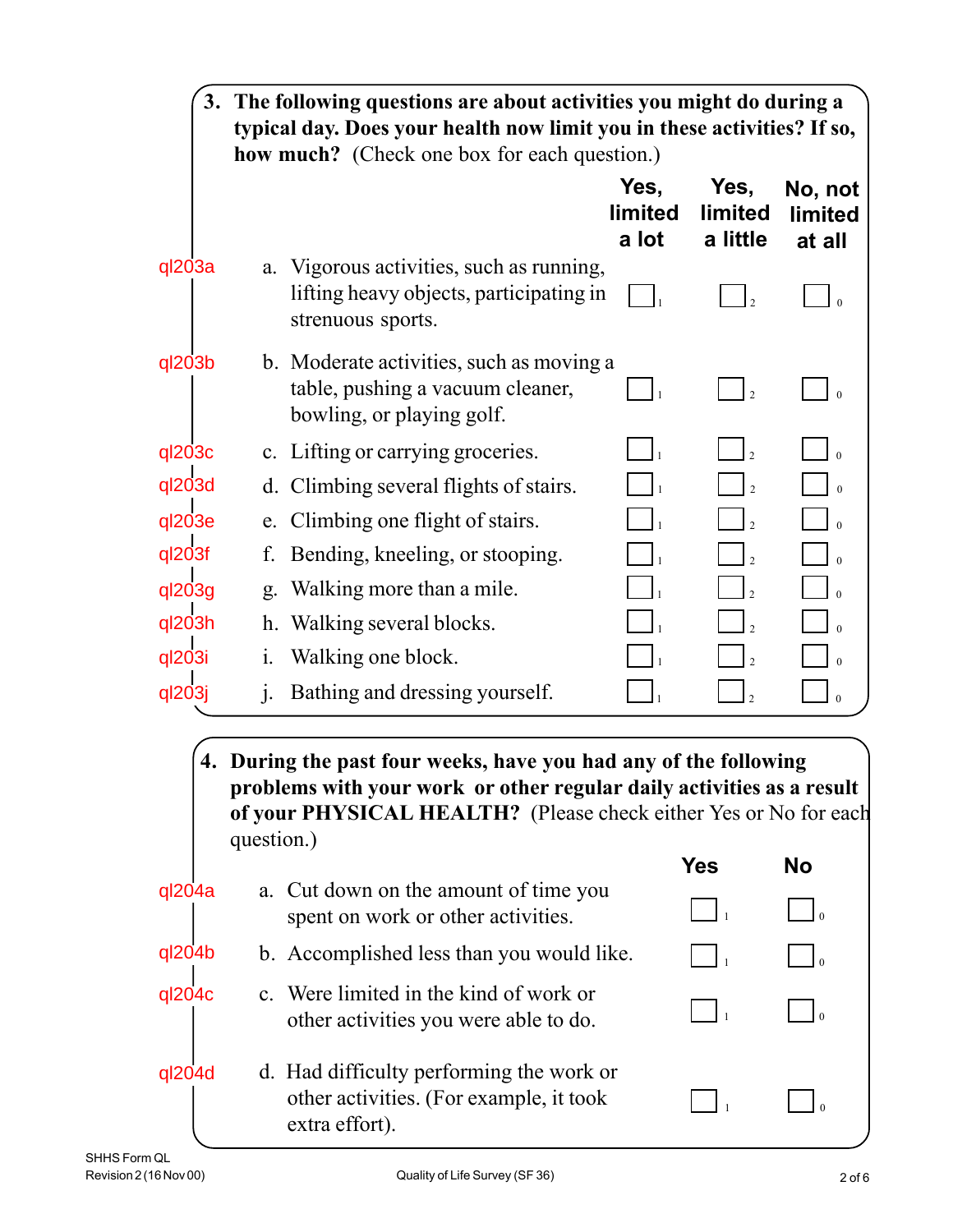|        | 5. During the past four weeks, have you had any of the following<br>problems with your work or other regular daily activities as a result<br>of EMOTIONAL PROBLEMS (such as feeling depressed or<br><b>anxious)?</b> (Please check either Yes or No for each question.) |                                   |               |                   |
|--------|-------------------------------------------------------------------------------------------------------------------------------------------------------------------------------------------------------------------------------------------------------------------------|-----------------------------------|---------------|-------------------|
|        |                                                                                                                                                                                                                                                                         | <b>Yes</b>                        | <b>No</b>     |                   |
| ql205a | a. Cut down on the amount of time you<br>spent on work or other activities.                                                                                                                                                                                             |                                   |               | $\vert$ $\vert$ 0 |
| ql205b | b. Accomplished less than you would like.                                                                                                                                                                                                                               |                                   |               |                   |
| ql205c | c. Didn't do work or other activities as<br>carefully as usual.                                                                                                                                                                                                         |                                   |               |                   |
|        | 6. During the past four weeks, to what extent has your physical<br>health or emotional problems interfered with your normal social<br>activities with family, friends, neighbors, or groups? (Check one<br>box.)<br>ql206                                               |                                   |               |                   |
|        | Not at all<br>Slightly<br>Moderately<br>$\Box$ 3                                                                                                                                                                                                                        | Quite a bit<br>Extremely          |               |                   |
|        | 7. How much bodily pain have you had during the past four weeks?<br>(Check one box.)<br>ql207                                                                                                                                                                           |                                   |               |                   |
|        | None<br>Very mild<br>Mild<br>$\overline{3}$                                                                                                                                                                                                                             | Moderate<br>Severe<br>Very severe |               |                   |
| 8.     | During the past four weeks, how much did pain interfere with your<br>normal work (including both work outside the home and<br><b>housework?</b> (Check one box.)<br>ql208                                                                                               |                                   |               |                   |
|        | Not at all<br>Slightly<br>$\overline{2}$<br>Moderately                                                                                                                                                                                                                  | Quite a bit<br>Extremely          | $\frac{1}{5}$ |                   |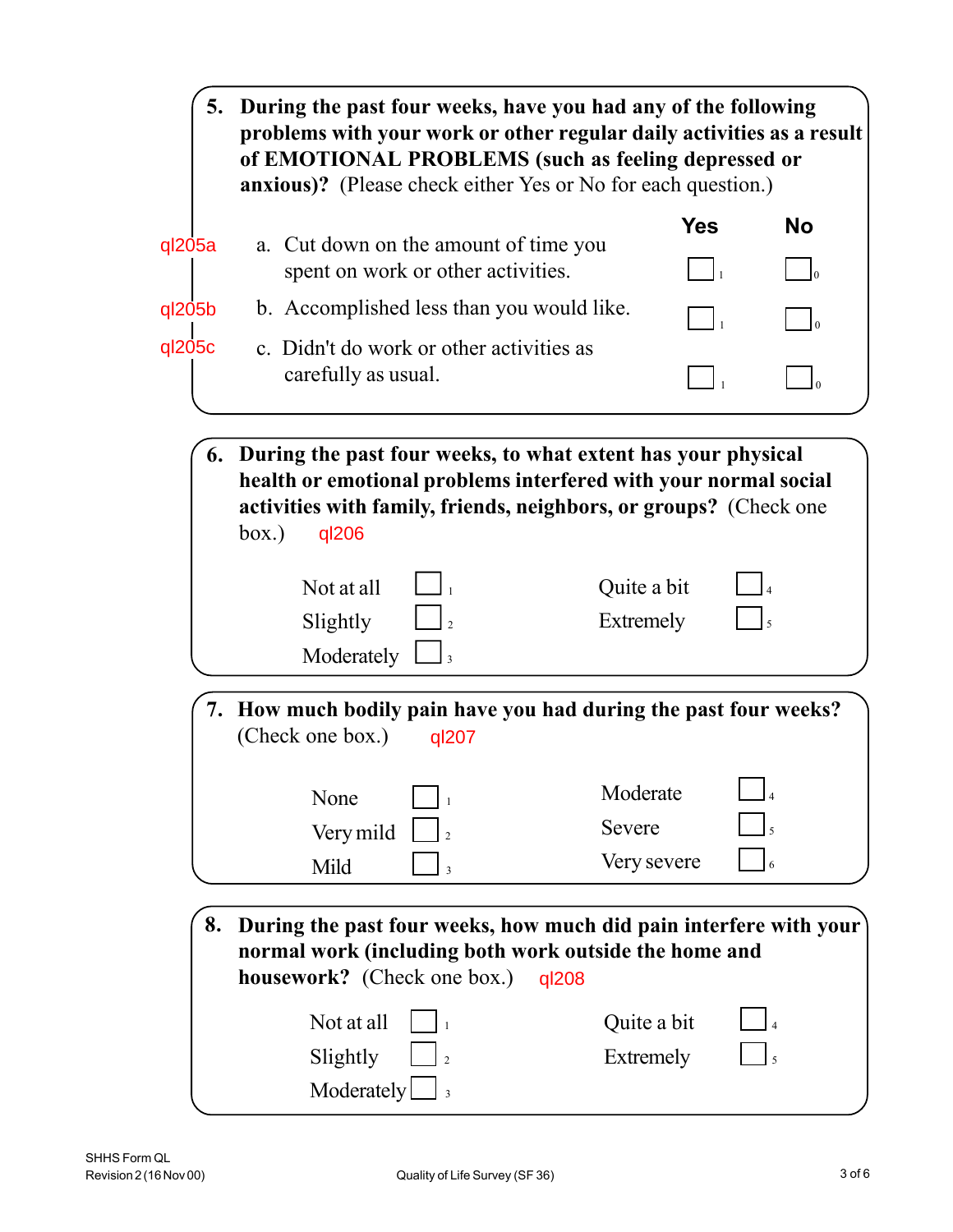|            |       | 9. These questions are about how you feel and how things have been<br>with you during the past 4 weeks. For each question, check the box<br>for the one answer that comes closest to the way you have<br>been feeling. |                       |                           |                                    |                           |                          |                           |
|------------|-------|------------------------------------------------------------------------------------------------------------------------------------------------------------------------------------------------------------------------|-----------------------|---------------------------|------------------------------------|---------------------------|--------------------------|---------------------------|
|            |       | During the past 4 weeks, how much of the time                                                                                                                                                                          |                       |                           |                                    |                           |                          |                           |
|            |       |                                                                                                                                                                                                                        | All of<br>the<br>time | Most<br>Οt<br>the<br>time | A<br>good<br>Бit of<br>the<br>tıme | Some<br>Ωt<br>the<br>time | little<br>of the<br>tıme | None<br>Ωt<br>the<br>time |
| $q$ 209a   |       | a. Did you feel full of<br>pep?                                                                                                                                                                                        |                       |                           | $\vert$ <sub>3</sub>               |                           |                          |                           |
| ql209b     |       | b. Have you been a very<br>nervous person?                                                                                                                                                                             |                       | $\mathbf{z}$              | $\overline{3}$                     |                           | $\mathsf{I}$ 5           |                           |
| ql209c     |       | c. Have you felt so down<br>in the dumps that<br>nothing could cheer<br>you up?                                                                                                                                        |                       |                           | $\mathbf{I}_3$                     |                           | $\mathsf{I}_5$           |                           |
| ql209d     |       | d. Have you felt calm<br>and peaceful?                                                                                                                                                                                 |                       |                           | $\overline{3}$                     |                           |                          |                           |
| $q$ $209e$ |       | e. Did you have a lot of<br>energy?                                                                                                                                                                                    |                       |                           | 3                                  |                           |                          |                           |
| ql209f     |       | f. Have you felt down-<br>hearted and blue?                                                                                                                                                                            |                       | $\mathbf{I}_2$            | $\vert$ 3                          | $\overline{4}$            | $\mathsf{I}$ 5           |                           |
| ql209g     |       | g. Did you feel worn<br>out?                                                                                                                                                                                           |                       | $\mathbf{I}_2$            | $\mathbf{I}_3$                     |                           |                          |                           |
| ql209h     |       | h. Have you been a<br>happy person?                                                                                                                                                                                    |                       | $\mathbf{I}_2$            | $\mathbf{I}_3$                     |                           |                          |                           |
| ql209i     | $i$ . | Did you feel tired?                                                                                                                                                                                                    |                       |                           | $\overline{\mathbf{3}}$            |                           |                          |                           |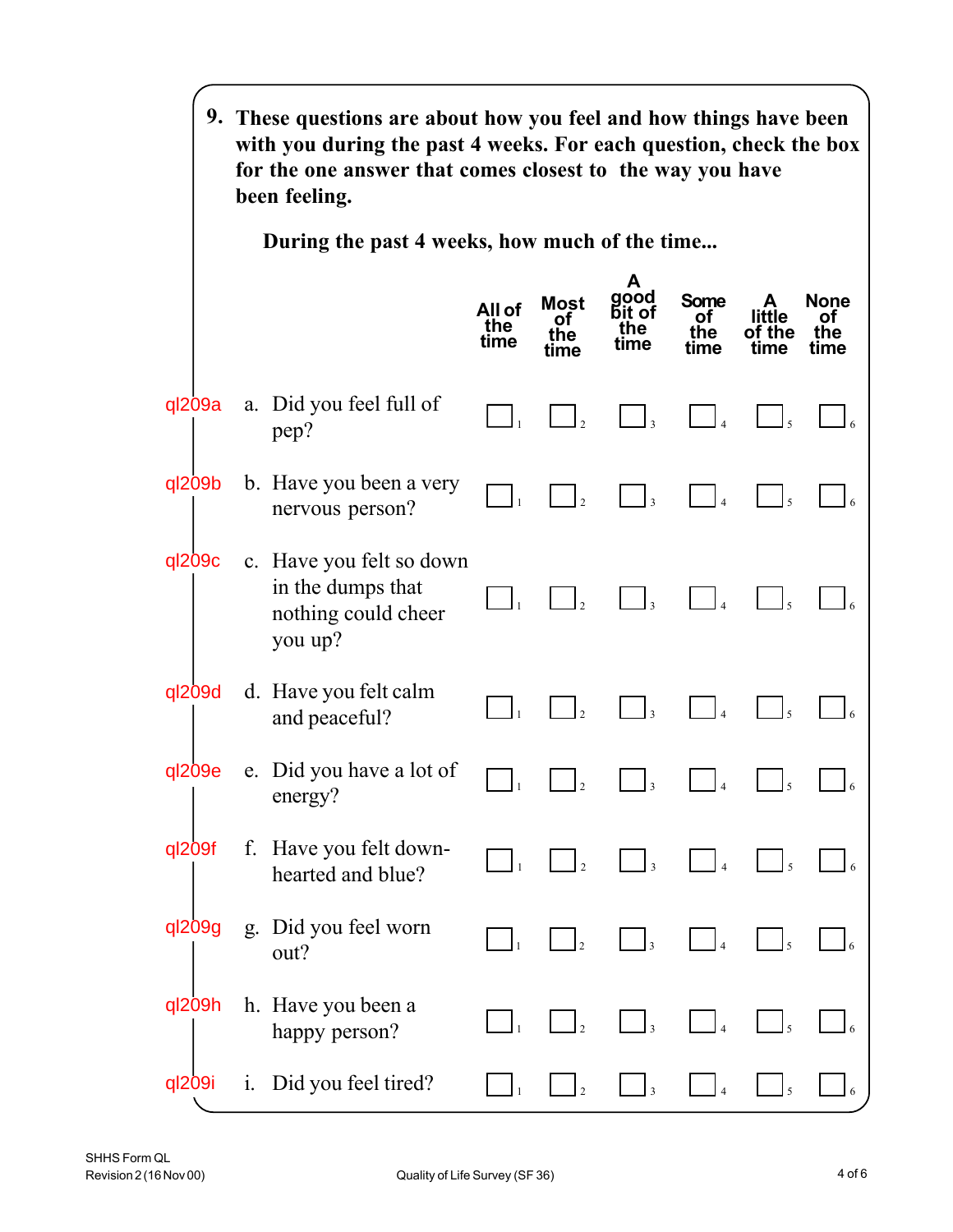|        | 10. During the past 4 weeks, how much of the time has your health<br>limited your social activities (like visiting with friends or close<br>relatives)? (Check one box.) | ql210                            |                                  |                                  |                          |                                   |
|--------|--------------------------------------------------------------------------------------------------------------------------------------------------------------------------|----------------------------------|----------------------------------|----------------------------------|--------------------------|-----------------------------------|
|        |                                                                                                                                                                          | All of<br>the<br>time            | <b>Most</b><br>οf<br>the<br>time | <b>Some</b><br>οf<br>the<br>time | little<br>of the<br>time | <b>None</b><br>ΩŤ<br>the<br>tıme  |
|        |                                                                                                                                                                          |                                  | $\overline{\mathcal{L}}$         | $\overline{\mathbf{3}}$          |                          | 5                                 |
|        | 11. Please choose the answer that best describes how true or false<br>each of the following statements is for you. (Check one box for<br>each statement.)                | <b>Definitely Mostly</b><br>true | true                             | <b>Not</b><br>sure               | false                    | <b>Mostly Definitely</b><br>false |
| ql211a | a. I seem to get sick a<br>little easier than other<br>people.                                                                                                           |                                  |                                  | $\overline{\mathbf{3}}$          |                          |                                   |
| ql211b | b. I am as healthy as<br>anybody I know.                                                                                                                                 | $\vert$ 1                        | $\overline{\phantom{a}}$         | $\overline{3}$                   |                          |                                   |
| ql211c | c. I expect my health to<br>get worse.                                                                                                                                   | $\overline{1}$                   | $\mathsf{L}$                     | $\overline{\mathbf{3}}$          |                          |                                   |
| ql211d | d. My health is excellent.                                                                                                                                               |                                  |                                  | $\overline{\mathbf{3}}$          | $\overline{A}$           | 5                                 |